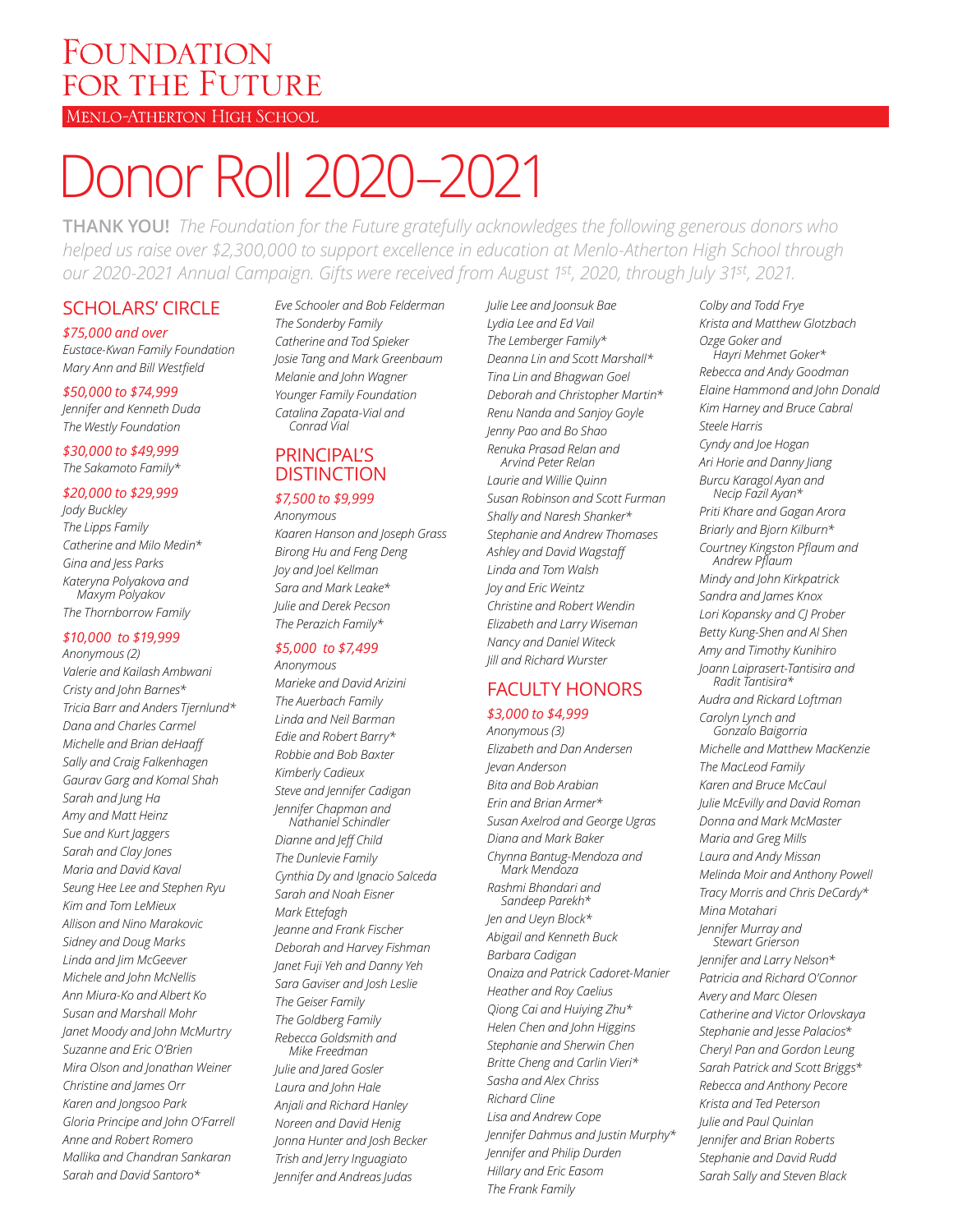Teiline and Michael Sanie \* The User of Bibada-Matin and<br>
intian and Christian Scott Farino Matin Matin and School Parino Matin Polity (Filingson\* Intian and School Parino Matin Polity and Britan Matin Polity and Britan Ma *Celine and Michael Sanie\* Laurie and Christian Scott\* Nikki and Eric Sokol Hilary and Derek Stevenson Margaret Tao and Sam So Aaron Tim and Sandie Payne Timm Amy and Kevin Travers Christie Trott and Brad Adelberg Daren and Mitch Tuchman Jill and Robert Ultan\* Helen and Greg Ungerman Tracy Uyeki and John Van Stralen\* Penelope and Robert Waites Rebecca and Bryan Wargo Rachel and Stephen Warner Paula and Paul Welander Cara and Jeff Whittaker\* Ninette and Jim Wong Yu Wu and Zhihui Chen\* Hanako Yanagi and Richard Wolff\* Veronica Yank and Philip Grant Maria Yuin and Allan Chan\* Stacie and Gerard Zell Ed and Christina Zschau*

#### *\$1,500 to \$2,999*

*Anonymous (12) The Abdella Family Nandini Acharya and Rohan Mahadevan Jo-Ann Adefuin and Peter Aylaian The Agustin Family Dimitra Anderson Nicole Angiel and David Rehkopf The Appleby Family Shelley and Oscar Baranchuk Ellen and John Bargar Susan Bartalo and David Fischer Kathryn and Nicole Bartow Maria Bauluz and Manoj Sharma Janet Bellantoni and Gregory Klingsporn Stella and Brent Bergan Courtney and Alexander Bianchi Kin Bing Wu and Dean Jamison Tina and Jeff Bird Diane and David Bradley Bonny Brown Loreli Cadapan and Neil Swartzberg Ashley and Ted Callahan\* Yael Caspi and Ronen Vengosh Suneeta and Sridhar Chilukuri Hanh Chu and Bich Le Christie Coleman Amanda Conomos Maria Cuellar\* The Dacey Family Vanessa and Michael De la Cruz Naed and Rafael De La Vega Leonor DeLope-Friedeberg and Rodrigo Sanchez Bredee Monika and Thierry Depeyrot Julia and Richard Dunn Cynthia Dusel-Bacon and Charles R. Bacon Martha Enthoven and Daniel Stid*

*Lorena El Dada-Matin and Farhan Matin Pamela and Stephen Ellingson\* Tatjana and Rishad Faruqi The Ferrick Family\* Linda and Bert Fornaciari Elizabeth and John Fowler Nancy Fulton and Michael Moskowitz\**

Rebecca and Reid Genauer<br>
Stralen Feringer and Nichael Santoro Susan is<br>
Stralen Feringer and Richard Ginn<br>
Mison and Richard Ginn<br>
Mara and Adam Goldman<br>
Stacy and Greg Goldman<br>
Stacy and Greg Goldman<br>
Stacy and Greg Gold *Rebecca and Reid Genauer Jennifer and Stefan Gerhard Allison and Richard Ginn Mara and Adam Goldman Stacy and Greg Goldman Miriam Goodman and David Lenzi Heather Goudey\* Lynne Grewe and Ben Shahshahani\* Lisa and Andrew Guevara Julie and Patrick Ha Debbie and Russ Hall Iris and Ashraf Hanna Sarah and Marc Heal\* Deborah Holtzman and Philip Hart Kelly and Gregg Holzrichter Alice and Daniel Hom Ashley and PJ Honerkamp Maria and Erik Ingelsson\* Elaine and Christopher Jones*

> *Stacey and Matthew Jones Stefan and Mondonna Kennedy Michelle and David King Anne and Robert Koenig Lisa Langer and Dan Siegel Jessica and Sterling Lanier Annette Lewis and Robert Dell'Immagine*

*Bronwyn and Barry Lewis Kathleen and Alexander Liston\* Lisa Kim Lohmann and Scott Lohmann Ilissa and Dan Louth Elaine and Peter MacDonald Wendy and Michael Malecek Carol and Gary Mandelstam Stacy and Robert May Janelle and Jeff McCombs Kelley McGrath and Bruce Edwards Shannon and Kevin Miller Ryuichi and Ayumi Miyahara Julia and John Molise*

*Kasia Mordec and Radek Grzeszczuk\* Makiko and Takashi Morishita The Mullarkey Family Marina and Steve Nagy Cho Nam and Nathaniel Gallon Amy and Brian Nelson Liesl and Jonathan Noble Rick Novak The Olivero Family Linda Ong and Andrew Wee Eugenia Orlova and Alexander Orlov Jennifer Overholt Allison and Tony Pereur Lauren Perlov and Stephen Skirboll*

#### *Raji Pillai*

*Jennifer and Matthew Polly Rita and Ashok Popat\* Gina and Andrew Preston Tracy and Doug Roeder Jennifer Roost and Michael Rothenberg Winnie and Kenny Root Amy and David Rousseau Carley and Paul Rydberg\* Jennifer and Michael Santoro Dayna Schocke and Jay Chung Kristin Seuell and John Williams Veronika and Christopher Sharp Lisl Shoda and Brian Watkins Beth and Dan Shvodian Korenna Sinn and Bret Stott\* Samantha and Robert Smith The Stinnes Family Sara Stremple and Jeff Spackman\* Jane Tan and Man-Wah Tricia Teason and Dariusz Paczuski Gretchen and Chris Thomas Radha Thothadri and Nikhil Raj The Tokic Family Carolyn and Daniel Tom Frances Tomacruz and Jonas Ruiz Donna and Andrew Tomkins Lisa and Mark Trail Family Julia Tsai and Yung-Hua Chu Nami and Terry Turner\* Gretchen Vagharshakian Shobha Venkateswaran and Ram Siddharth Joanna Wijntjes and David Hershberger Rosanne and Voon-Chung Wong\* \$500 to \$1,499 Anonymous (18)*

*Melissa and Eric Almgren Cecile and Eric Amram Joanne and Steve Andrew\* Srikant Ayyar and Prasanna Ramachandran Norma Baker Susie and Andrew Baker Rachel and Larry Barasch Barbara and Blair Beebe Brenda Berlin and Kevin Schulman Marla Bischoff and Christopher Regan\* Sarah Bjorkman Diana and Scott Blum\* Lori Bluvas and Dwight M. Chen Jodie and Alan Bogomilsky Suzanne and Michael Buerchner\* Yu Chang and lwin Kyaw Anna Chiang and Russell Kao The Chughtai Family Vera and Paul Conley Curtis Conroy Sue Crawford Tami Daugherty and Marc Melcher Myn and Roy Demmon Mary Dent and Allen Weiner*

*Rebecca Deutscher and Chris Bishop Alexis and Michael Dineen Kristin Duriseti Veronica Eguiluz-Schmidt and Steven Schmidt\* The Ekoniak Family Sefika and Baris Eris\* Susan and Sanford Fitch Jenny and Todd Freiermuth The Viotti/Frewing Family Susan and Douglas Galen Theodore Geballe Kristin and David Gershfield Mary and Mark Gilles Terri Givens and Michael Scott\* Judith and Kellen Glinder Parisa Golestania and Mehdi Maghsoodnia Susie and Chris Gostyla Colleen and Robert Grant In Memory of Mary Hom Jennifer Hamblin\* Cynthia Harris and Daniel Sze Dana and Tom Hayse Nancy and John Hedley Beth and Derek Henninger Susan Howard Lara and Steven Hoyem Doreen and Joe Hsy Jennifer and David Hultgren Karen and Ken Imatani Kazutoh and Midori Ishida Donna Ito and Jozef Ruck Christine and Mike James Anne Johnson and Richard Reader Erin and Erik Judson Rumiko and Yoji Kawaguchi Jeanette and Kevin Kennedy Yongsung Kim and Sejin Kan\* Lucy Koh and Mariano-Florentino Cuéllar Doug Koo Kathy Koo Carolyn and Steven Kryger Haruko Kurata and Yukon Lam\* Annie and Jim LaPlante Diann Lewis and Tom Kane Osnat Loewenthal Susan and Bryan Lovegren Kathy Maghool and Mohammad Motamedi Michelle and Paul Marini Christine Martens and Edward Mocarski Bernice Mauldin Bridget McHugo Margarita Meta and Robert Freeman Kathy and Ronald Miller Rebecca Miller and Marc Bryman Kim and Jay Mitchell Grace and Joseph Molnar\* Lisa and Kevin Moss Kate Mulligan and David Mack Betsy and Horace Nash*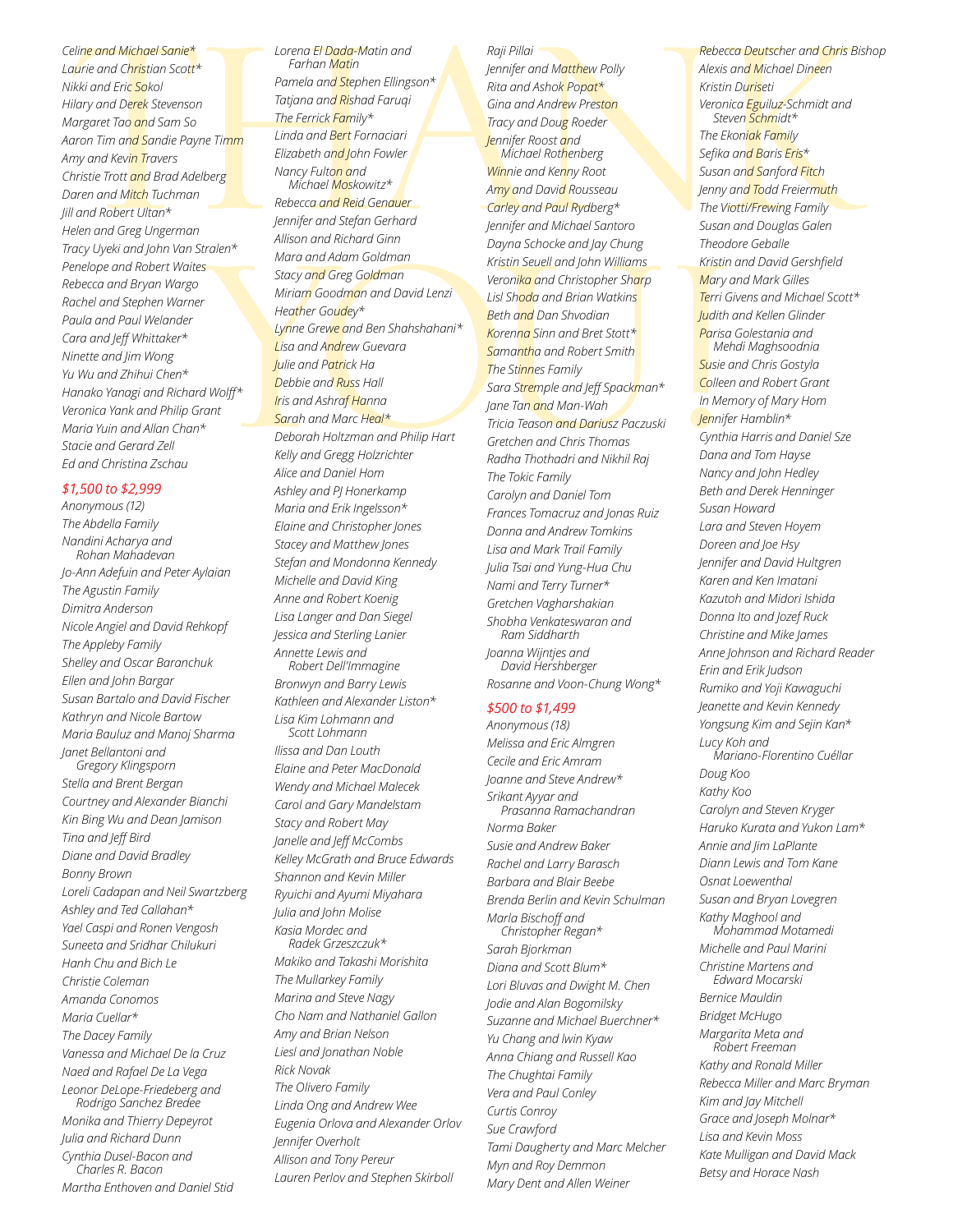*Keri Nicholas Zoe Nuyens\* Karen Nystrom Mary O'Shaughnessy and Brad Snedecor Julianne and Peter Ohtaki\* Karen and Chris Padwick Samira Parekh Jones Cailin and Evan Parker Sofia Petini and Charalampos Papapanagiotou\* Anna and Stephen Plume Jody and Colin Quinton Houda and Rami Rahim Paula and Scott Rash Tracey Rauen Ariel and Rosana Reich\* Judith Richardson and Gavin Jones Katrina Ryan Sheryl Sandberg Janell and Jim Sanford Laurie Sobel and Christoph Pfistner Maria Soledad Diaz and Melchor Gamez Kim Sommer Shawneece and Eric Stevenson\* Kathryn Stivers Cristina and Charles Tato Jessica and Nicholas Taylor Madeleine and Anders Viden Mary and John Wachtel Wendy and Brian Wall Adrienne Wong and Peter Webb Kristl and Henry Wong\* Thuy and Andy Wu\* Anna Zara and Robert English Stephanie Zeller and Vin Sharma MaryAnn Zetes and* 

#### *Peter Mazonson*

#### **HONORS**

#### *Up to \$499*

*Anonymous (32) Rachel Andres Rosalynn and Edgar Auslander Brenda and Regan Avery Steven Bandrowczak Madeleine Besse Cherie and Dave Bogart Michele Breen Maria Bueso and Oscar Corona Heredia The Burton-Tillson Family Alexandra and Stephane Carrou Mary Cavendish and Kevin Kraft\* Susie Choe Ryan Cole\* John Conomos Maria Cruz Jade and Stephen Dahl Nancy Day Lisa De Costa and Bob Olshausen Suzanne Decareau and Carl Statkiewicz Shirley and David Des Marais*

THANK Brad Van Linge Buyorth<br>
Marine Elistopeth and Peter Schwartz<br>
Marine Winiem Elistopeth and Peter Schwartz<br>
ADCTION<br>
Krinin and Ken Hoyle<br>
Marine Pooly Formity<br>
Wiestern and Ken Hoyle<br>
Winiem and Ken Hoyle<br>
Vivien and Andre *Cindy Donaldson Joanne Donsky and Stuart Oremland Mary Doyle Jean and Richard Duda Eugenia Durdall Susie and Mike Eisenstat Stephanie Elkins and Brad Van Linge Nancy and William Ellsworth Karina Escobar-Weaver April Fallon and Ramzi Nahas\* Linda Fishman and Ken Hoyle Vivien and Andrew Fitzhugh The Foody Family Diana and Freeman Ford Julie Fouquet and George Zdasiuk Nino Gaetano JoAnne Goldberg and Vincent Bressler Joan and Robert Grant Birgit Greschner and Paul Montgomery Lisa and Andy Hamman Betsy and John Henze Sondra Herman Michael Hilberman Marian and Tom Hill Virginia Holmes Kathy Jackson and Brad Sylvester Janet and Logan Jennings Jane and Don Johnston Buvaneswari Kanagaraj and Arulraj Rajavelu Reza and Mojan Kassayan Elizabeth and Robert Katz Kat Keigher Arminda King Laurie and Ted Knapp Jason Knowles Kathy and Steven Koenig Alexander Kononoff Kathryn and Kevin Kranen Marilyn and James Lattin Sarah Lee and Lee Lewis Suzanne Legallet Bo Lin and Joseph Burfoot Lili Liu and Mingshan Sun April Lynch and Colin Johnson Thomas N. McKay Manja McMills Lisa McPherson and Ingo Lange Elisabeth and John Muhlner Terri and Alan Muschott\* Lisa Otsuka Susan and Jeff Patrick Amy and Walter Paulsen Evan Perkins Leslie and Matthew Peters Kristin Petersen and Gregg Belardo Lance Powell Heather and John Rafter*

> *Christel Rehner and Joshua LeVasseur*

*Nancy and Guy diSibio*

*Ann Reinhart Judy and Chuck Rino Walter Robinson Jennifer and Brian Rodrigues The Rubens Family Shiva and Reza Safaei Dorothy Saxe Sandra Schmid and Carl Hesse Angela Schroeder Elizabeth and Peter Schwartz Giovanna Senatore and Nicola Omodei Victoria Simmaly and Victor Vuong Sydney Sloan and Brian Henry Lyle Smith Ceevah and Irwin Sobel Barbara Sommer and Alan Fisher Janet and Rick Sommer Laura and Joe Sorenson Haydi and David Sowerwine Renee Spooner Kathy and Doug Stevens Liane Strub Frances Sun and Daniel Spielman Diana Sunshine and Bill Onderdonk D. Lynn Tanner Carol and Chris Thomsen Heather and Paul Titterton Gregory Todd Silvia Torres-Garza and Noel Garza Muna and Richard Tovo Eda Tuncel and Ronald Miles Joy Uyeki Anne and Shawnn Vanderhoven Patricia Villarreal-Wong and Michael Wong Chi Vo and Anfon Nguyen Ann Yvonne Walker and David M. Jones The Watkins Family Katharina and Brian Way The West Family Judy Windt and Manuel Nathenson Elisabeth Wohofsky and Kevin Plottner\* Zaza and John Wu Dawn Yates Black Debra Yoder and Gary Hohl KJ Yoo and Samir Mehta* AUCTION ITEM DONORS— **BUSINESSES** *Agile Physical Therapy Anna Dobrenski Photography AJ Tutoring Axiom Learning Bay Cities Driving School Boeschen Vineyards*

*Castle Hot Springs The Guild Theatre Golden State Warriors Heirloom Catering Co. Ladera Recreation District* *Lymphatic Face & Body Therapy Mama Coco Martinelli's Menlo-Atherton High School Oakland Athletics Rebecca Goodman Photography San Francisco Wine School Dr. Eric Sokol StellaFit Varner Wine*

#### AUCTION ITEM DONORS— INDIVIDUALS

*Anonymous (2) Elizabeth and Dan Andersen Joanne and Steve Andrew Naomi Andrews Catherine Aries-McMillan and Greg Mc-McMillan Gabriela Ascenio-Lane and Rob Meyers Diana and Mark Baker Cristy and John Barnes Stella and Brent Bergan Diane and David Bradley Julie and Jeff Brody The Burton-Tillson Family Steve and Jennifer Cadigan Lori and Alan Cohen Michelle and Brian de Haaff Anna and Joe Dobrenski Jennifer and Phillip Durden Stephanie Elkins and Brad Van Linge Sally and Craig Falkenhagen Becky and Bob Flanagan Linda and Bert Fornaciari Anne Frisbee and Jeremy Gundel David Glancy Ozge Goker and Hayri Mehmet Goker Rebecca Goldsmith and Michael Freedman Rebecca and Andy Goodman Julie and Jared Gosler Susie and Chris Gostyla Sarah and Jung Ha Noreen and David Henig Ashley and PJ Honerkamp Jonna Hunter and Josh Becker Carol and Rick Jensen Sarah and Clay Jones Glynnis Jones Jennifer and Andreas Judas Heather and Jeff Karp Sue Kayton and Michael Barclay Priti Khare and Gagan Arora Mindy and John Kirkpatrick Joan Lambert and Mark Silverman Lisa Langer and Daniel Siegel Lawrence Lee Lisa Kim Lohmann and Scott Lohmann MacLeod Family Amber and Peter Maletis*